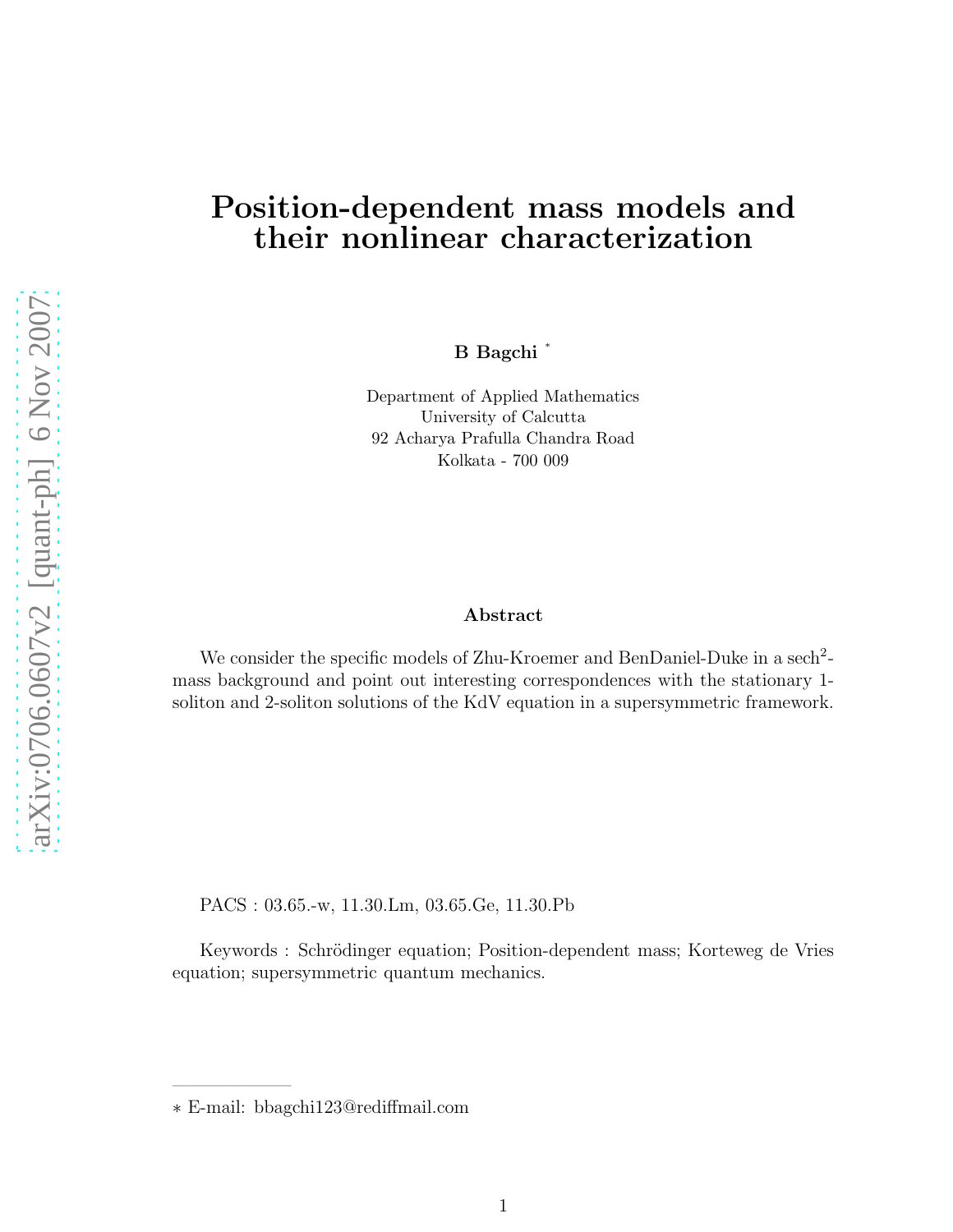In dealing with position dependent mass (PDM) models controlled by a sech<sup>2</sup>mass profile, we demonstrated [1] recently that, in the framework of a first-order intertwining relationship, such a mass environment generates an infinite sequence of bound states for the conventional free-particle problem. Noting that the intertwining relationships are naturally embedded in the formalism [2] of the so-called supersymmetric quantum mechanics (SUSYQM), we feel tempted to dig this issue a little deeper by choosing to examine the connections between the discrete eigenvalues of such a PDM quantum Hamiltonian (transformed appropriately so that a SUSY structure is evident) and the stationary soliton solutions of the Korteweg de Vries (KdV) equation that match with the mass function upto a constant of proportionality.

Let us begin with the standard time-independent representation of the PDM Schrödinger equation [3]

$$
\[ -\frac{d^2}{dx^2} + \frac{3}{4} \frac{M'^2}{M^2} - \frac{1}{2} \frac{M''}{M} + M(V_{eff} - \epsilon) \] \psi = 0 \tag{1}
$$

where  $M(x)$  is the dimensionless equivalence of the mass function  $m(x)$  defined by  $m(x) = m_0 M(x)$ , and we have chosen units such that  $\hbar = 2m_0 = 1$ . The effective potential  $V_{eff}$  contains, apart from the given  $V(x)$ , the real ambiguity parameters  $\alpha$  and  $\beta$  whose occurrences are typical in PDM settings :

$$
V_{eff} = V(x) + \frac{1}{2}(\beta + 1)\frac{M''}{M^2} - {\alpha(\alpha + \beta + 1) + \beta + 1}\frac{M'^2}{M^3}
$$
 (2)

Suitable physical choices of  $\alpha$  and  $\beta$  have been reported in the literature [4-25] but of particular interest to us are the schemes of Zhu-Kroemer (ZK) [4]  $\alpha = -1/2, \beta = 0$ ] and BenDaniel-Duke (BDD) [5]  $\alpha = 0, \beta = -1$  which were shown [1] to be dual of each other for the free-particle case  $V(x) = V_0$  that is independent of any choice of  $M(x)$ .

Substituting  $(2)$  in  $(1)$  and assuming for  $V_0$  the form

$$
V_0 = \epsilon - \lambda(\lambda + 1)q^2, \quad \lambda, q \in \mathbf{R}
$$
 (3)

we can recast  $(1)$  to the standard constant-mass Schrödinger equation namely

$$
\left(-\frac{d^2}{dx^2} + u\right)\psi = 0\tag{4}
$$

with the energy level term missing. In  $(4)$ , u is given by

$$
u = \left[\frac{3}{4} - \left\{\alpha(\alpha + \beta + 1) + \beta + 1\right\}\right] \frac{M^2}{M^2} + \frac{1}{2}\beta\frac{M''}{M} - \lambda(\lambda + 1)Mq^2.
$$
 (5)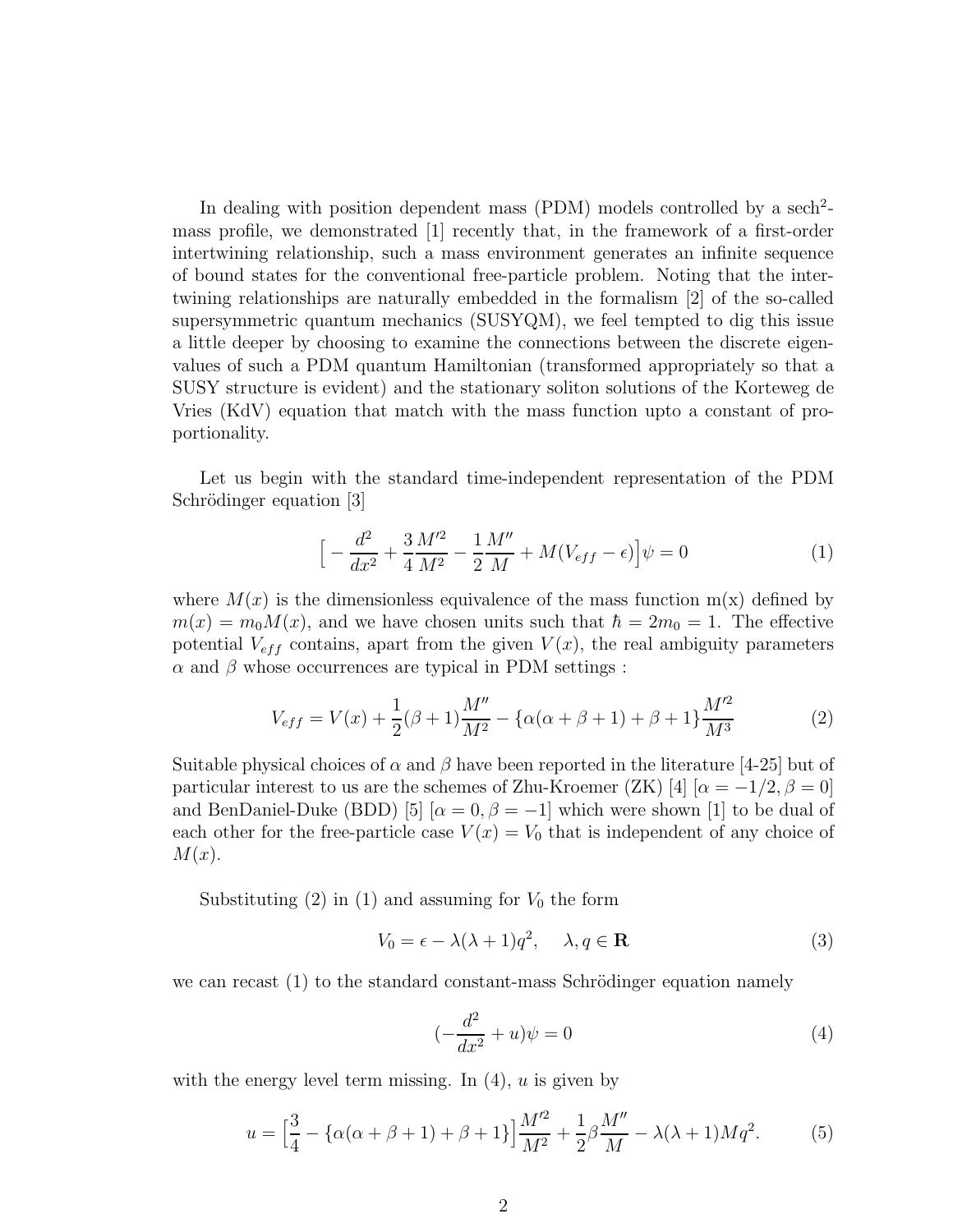However, Eq. (4) can also be regarded as the linearized partner of the Riccati equation

$$
u = v^2 + v' \tag{6}
$$

upon putting  $v = \frac{\psi'}{\psi}$  $\frac{\psi}{\psi}$ . The latter is the Cole-Hopf transformation.

A nonlinear connection such as the one given by (6), also known as the Miura map, has an interesting implication. It transfers a solution of the modified KdV equation

$$
v_t = 6v^2v' - v'''
$$
\n<sup>(7)</sup>

into a solution of the KdV equation

$$
u_t = 6uu' - u''' \tag{8}
$$

which is straightforward to check.

The KdV equation has a very rich internal structure [26-27]. In particular, it admits of a Lax representation  $L_t = [B, L]$ , where  $L = -\partial^2 + u$  is a Schrödinger-like operator and B is given by  $B = -4\partial_x^3 + 6u\partial_x + 3u'$ . One can solve for L in the from  $L(t) = S(t)L(0)S^{-1}(t)$  with  $S_t = BS$ . The related eigenvalue problem then implies that the spectrum of L is conserved and yields for the KdV an infinite chain of conserved charges.

Noting that the KdV is invariant under the set of transformations

$$
t \to t', \quad x \to x' - 6ct', \quad u \to u' + c \tag{9}
$$

where c is a constant, the energy levels  $\mu_n$  can be introduced in (4):

$$
(-\frac{d^2}{dx^2} + u)\psi = \mu_n \psi.
$$
\n(10)

The manner of interplay between the PDM form  $(5)$  of u for specific choices of the parameters  $\alpha$ ,  $\beta$  and the initial condition  $u(x, 0) = u_0$  used as inputs to solve for the KdV (as is normally done in the inverse scattering problem) is our point of enquiry.

It can be proved that the discrete eigenvalues  $\mu_n$  are time-independent. For this we have to express the KdV in the conserved form

$$
u_t + (-3u^2 + u_{xx})_x = 0 \tag{11}
$$

and substitute u from (10) into it. We obtain

$$
(\mu_n)_t \psi^2 + (\psi \phi_x - \psi_x \phi)_x = 0 \tag{12}
$$

where  $\phi = \psi_t + \psi_{xxx} - 3(u + \mu)\psi_x$ . On integrating (12) we find  $(\mu_n)_t = 0$  where we have employed normalized  $\psi$  and considered vanishing asymptotic conditions for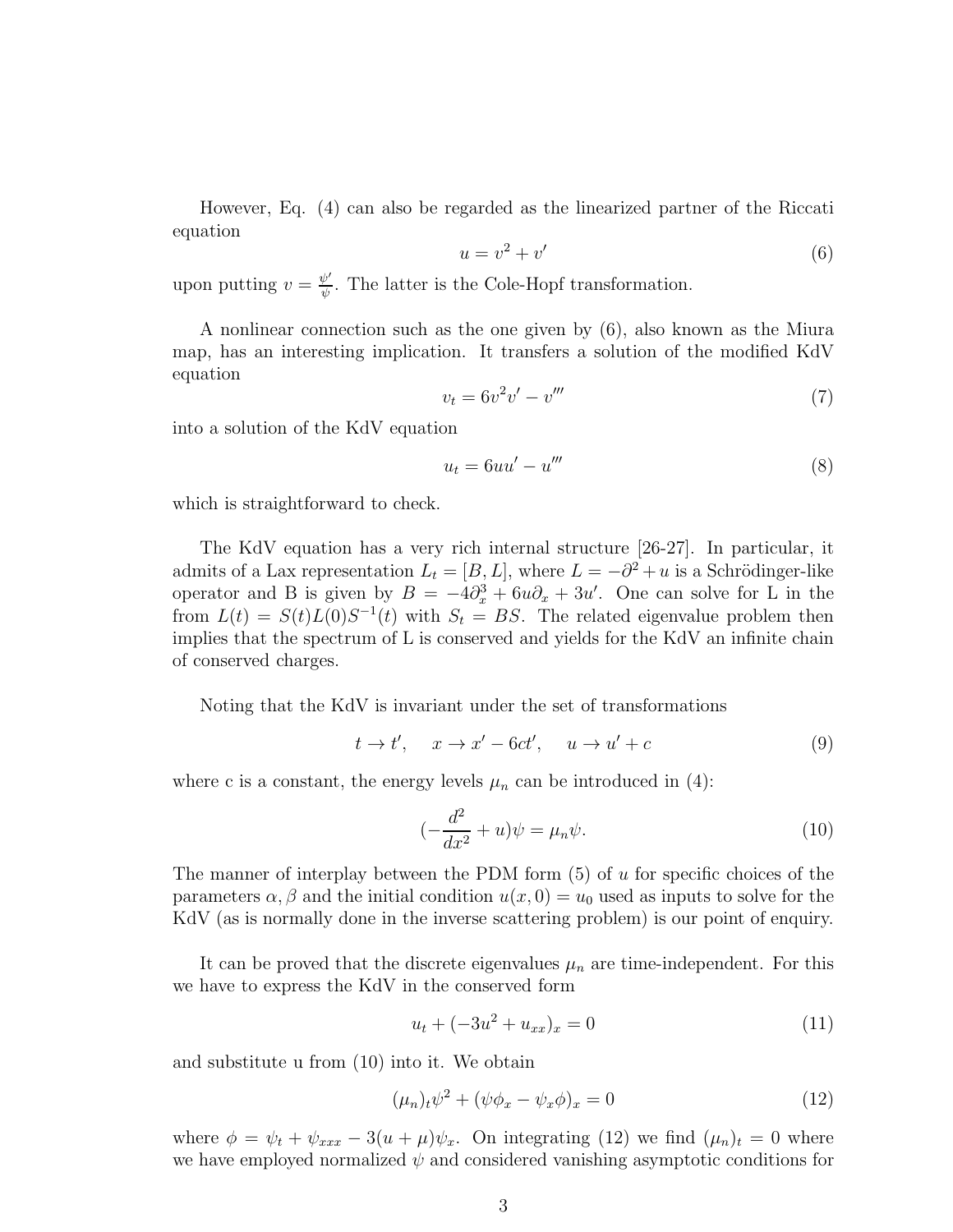$\psi$  and its derivatives. The eigenvalues  $\mu_n$  are determined using for the potential the initial value  $u_0$  that corresponds to a stationary soliton solution of the the KdV equation.

In the context of (10), the Riccati equation (6) is transformed to

$$
u = v^2 + v' + \mu \tag{13}
$$

where v as a solution of the generalized MKdV equation

$$
v_t = 6(v^2 + \mu)v' - v'''
$$
\n(14)

ensures that u evolves according to the KdV equation.

For the 1-soliton and the 2-soliton solutions of the KdV, the corresponding starting solutions  $u_0$  along with  $\psi$ , v and the eigenvalues  $\mu_n$  (n=1, 2) are given by :

1-soliton : 
$$
u_0^{(1)} = -2q^2 sech^2 qx
$$
,  
\n
$$
\psi_1 = \frac{1}{\sqrt{2}} sechqx, \quad v^{(1)} = -q \tanh qx, \quad \mu_1 = -q^2 \tag{15}
$$

2-soliton : 
$$
u_0^{(2)} = -6q^2 \text{sech}^2 \text{qx}
$$
,

$$
\psi_2^{(a)} = \frac{\sqrt{3}}{2}sech^2qx, \ \ v_2^{(a)} = -2q\tanh qx, \ \ \mu_2^{(a)} = -4q^2
$$

and

$$
\psi_2^{(b)} = \frac{\sqrt{3}}{2} \operatorname{sech} qx \tanh qx, \ \ v_2^{(b)} = q \frac{1 - 2 \tanh^2 qx}{\tanh qx}, \ \ \mu_2^{(b)} = -q^2.
$$

where note that for one discrete value of the Schrödinger equation  $(10)$ , there exists a 1-soliton solution and vice-versa. Similarly for the 2-soliton case. Here the  $\psi$ 's are normalized.

The results in (15), which can also be extended to the N-soliton case, have been obtained by solving the eigenvalue problem for the Schrödinger equation (10). The solutions  $u_0^{(1)}$  and  $u_0^{(2)}$  act in (10) as the reflectionless potentials. The inverse scattering method, which exploits this reflectionless feature, determines the evolution of the scattering parameters. Subsequently the Gelfand-Levitan integral equation is solved to obtain the solution  $u(x, t)$  of the KdV equation.

Turning now to the PDM induced u given by (5), we immediately recognize from (10) that for the choice of the mass function  $M(x) = \text{sech}^2 \text{qx}$ , the ZK scheme yields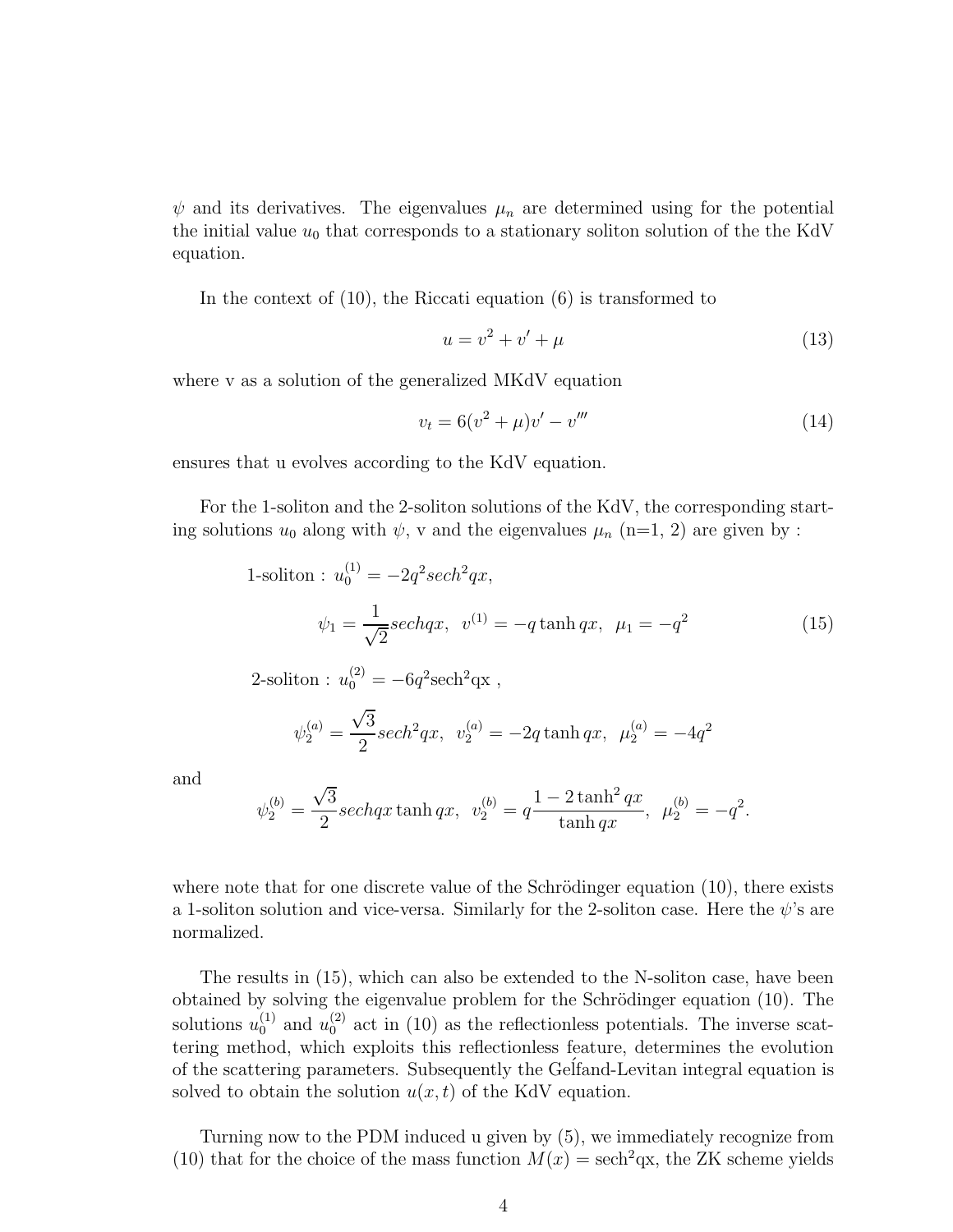the 1-soliton results  $u_0^{(1)}$  $\psi_0^{(1)}$ ,  $\psi_1(\mu = -q^2)$  corresponding to  $\lambda = 1, -2$  and the 2-soliton result  $u_0^{(2)}$  $\psi_0^{(2)}, \psi_2^{(a)}(\mu = -4q^2)$  and  $\psi_2^{(b)}$  $2^{(b)}(\mu = -q^2)$  corresponding to  $\lambda = 2, -3.$ 

On the other hand, the BDD scheme is consistent with the form

$$
u = q^{2}(1 - 2\text{sech}^{2}qx), \quad \lambda = 1, -2
$$
 (16)

for  $\psi_1(\mu=0)$  and

$$
u = q^{2}(1 - 6\text{sech}^{2}qx), \quad \lambda = 2, -3
$$
 (17)

for both the sets  $\psi_2^{(a)}$  $y_2^{(a)}(\mu = -3q^2)$  and  $\psi_2^{(b)}$  $2^{(0)}(\mu=0).$ 

To interpret the above results, a few remarks on SUSY are in order [28]. We first of all verify that not only (13) but also  $u = v^2 - v' + \mu$  carries a solution of the generalized KdV (14) into a solution of the KdV.

Denoting

$$
V^{(\pm)} \equiv u^{\pm} - \mu = v^2 \mp v'
$$
\n<sup>(18)</sup>

we notice that the combination  $V^{(\pm)}$  can be identified as the usual partner potentials of SUSYQM.

To examine the role of  $V^{(\pm)}$  in the present context, let there be a Hamiltonian  $H_1$  with potential  $V_1$  that is asymptotically vanishing and having a set of n discrete eigenvalues  $\mu_1, \mu_2, \ldots, \mu_n$ . If we define  $V^+ = V_1 - \mu_{n+1}$  then, in unbroken SUSY, we at once know that the spectra of  $V^{(+)}$  and those of  $V^{(-)}$  are one to one except that the latter has an additional  $\mu = 0$  state. In other words, the eigenvalues of  $V^{(-)}$ are  $\mu_1 - \mu_{n+1}, \mu_2 - \mu_{n+1}, \dots, \mu_n - \mu_{n+1}$  and 0. This means that the Hamiltonian  $H_2$  with potential  $V_2$  defined by  $V_2 = V^{(-)} + \mu_{n+1}$  has  $(n+1)$  discrete eigenvalues  $\mu_1, \mu_2, \ldots, \mu_n, \mu_{n+1}.$ 

Let us apply the above ideas to the simple case of  $V_1 = 0$  and generate the corresponding potential  $V_2$  with a single bound state with  $\mu = -q^2$  [29]. We have  $V^{(+)} = v^2 - v' = q^2 > 0$ : in other words,  $V^{(+)}$  has no bound state at all. Solving we get  $v = -q \tanh qx$  (i.e. the 1-soliton result) which in turn gives  $V^{(-)} = q^2(1-q)$ 2sech<sup>2</sup>qx) that supports a zero energy ( $\mu = 0$ ) bound state  $\psi_0 \sim sechqx$ :

$$
H_{-}\psi_{0} = \psi_{0}'' + (v^{2} + v')\psi_{0}
$$
\n(19)

Thus  $V_2 = -2q^2 \text{sech}^2 qx$  has a single bound state.

We immediately recognize  $V_2$  and  $V^{(-)}$  to be the PDM potential u for the ZK and BDD schemes respectively corresponding to the 1-soliton case. The same is true for the 2-soliton results with v matching with the 2-soliton solutions and  $V^{(-)}$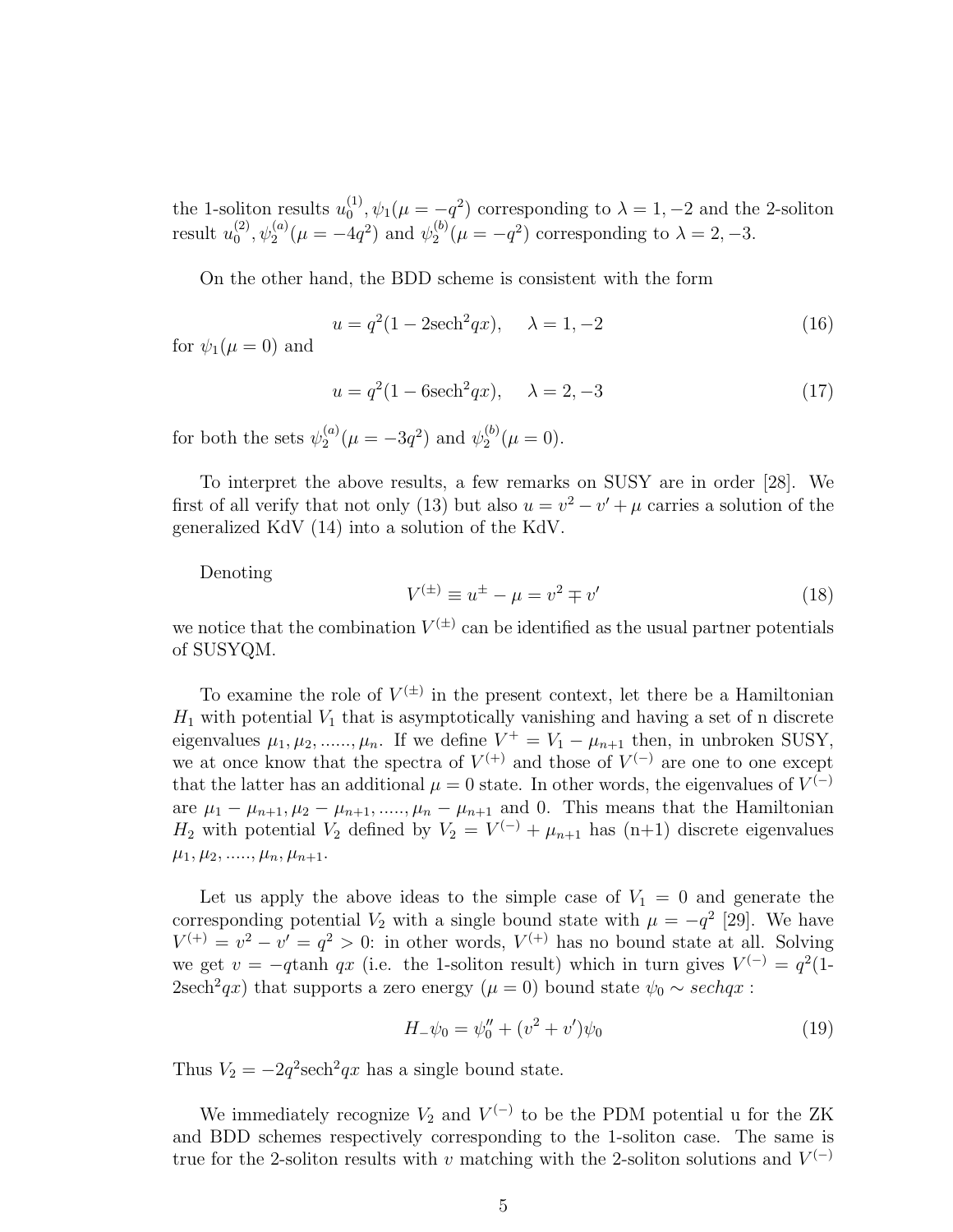emerging similar to (17).

One-dimensional supersymmetric approach to PDM quantum systems has been explored before in PDM scenarios. The partner potentails were found to obey [22] the same PDM dependence but in different potentials. The approach of this work is however different in spirit from such a viewpoint in that we have sought to establish a link between a hierarchy of reflectionless potentials ( corresponding to the stationary soliton solutions of the KdV ) with an arbitrary bound state spectrum and those of SUSY in PDM models for suitable values of the ambiguity parameters. Our starting potential pertaining to the free-particle case  $V(x) = V_0$  can be made to coincide with  $V^{(+)}$  by choosing, for example,  $\epsilon = 3q^2$  in the 1-soliton case and  $\epsilon = 12q^2$  in the 2-soliton case.

Finally, we can extend our treatment to other special cases of the effective potential  $V_{eff}$  namely those of the Bastard [30] and Li and Kuhn (redistributed) [31] Hamiltonians. For the 1-soliton result of (15), u for the Bastard scheme is  $u = -q^2(1 + 3\text{sech}^2 q x)$   $(\mu = -2q^2)$  while for the 2-soliton results given by (16), u turns out to be  $-q^2(1+6\mathrm{sech}^2qx)$  both for  $\psi_2^{(a)}$  and  $\psi_2^{(b)}$  $\mu$ <sup>0</sup>, with an associated  $\mu$ value of  $\mu = -5q^2$  and  $\mu = -2q^2$  respectively. However, in the Bastard model  $\lambda$  is non-integral. A non-integral  $\lambda$  also emerges in the Li-Kuhn scheme where we find  $u = -2q^2 \text{sech}^2 qx (\mu = -q^2)$  for the 1-soliton solution and  $u = -6q^2 \text{sech}^2 qx$  for both the 2-soliton solutions of  $\psi_2^{(a)}$  $a_2^{(a)}(\mu = -4q^2)$  and  $\psi_2^{(b)}$  $a_2^{(b)}(\mu = -q^2).$ 

I thank P.S.Gorain for discussions.

## References:

[1] B. Bagchi, P. Gorain, C. Quesne, R.Roychoudhury,Mod.Phys.Lett.A 19, 2765 (2004).

[2] See, for example, B. K. Bagchi, Supersymmetry in Quantum and Classical Mechanics, Chapman and Hall (Florida, 2000).

[3] O. von Roos, Phys. Rev. **B 27**, 7547 (1983).

[4] Q.-G. Zhu and H. Kroemer, Phys. Rev B 27, 3519 (1983).

[5] D.J. BenDaniel and C.B. Duke, Phys. Rev B 152, 683 (1966).

[6] F. Arias de Saavedra, J. Boronat, A. Polls and A. Fabrocini, Phys. Rev B 50, 4248 (1994).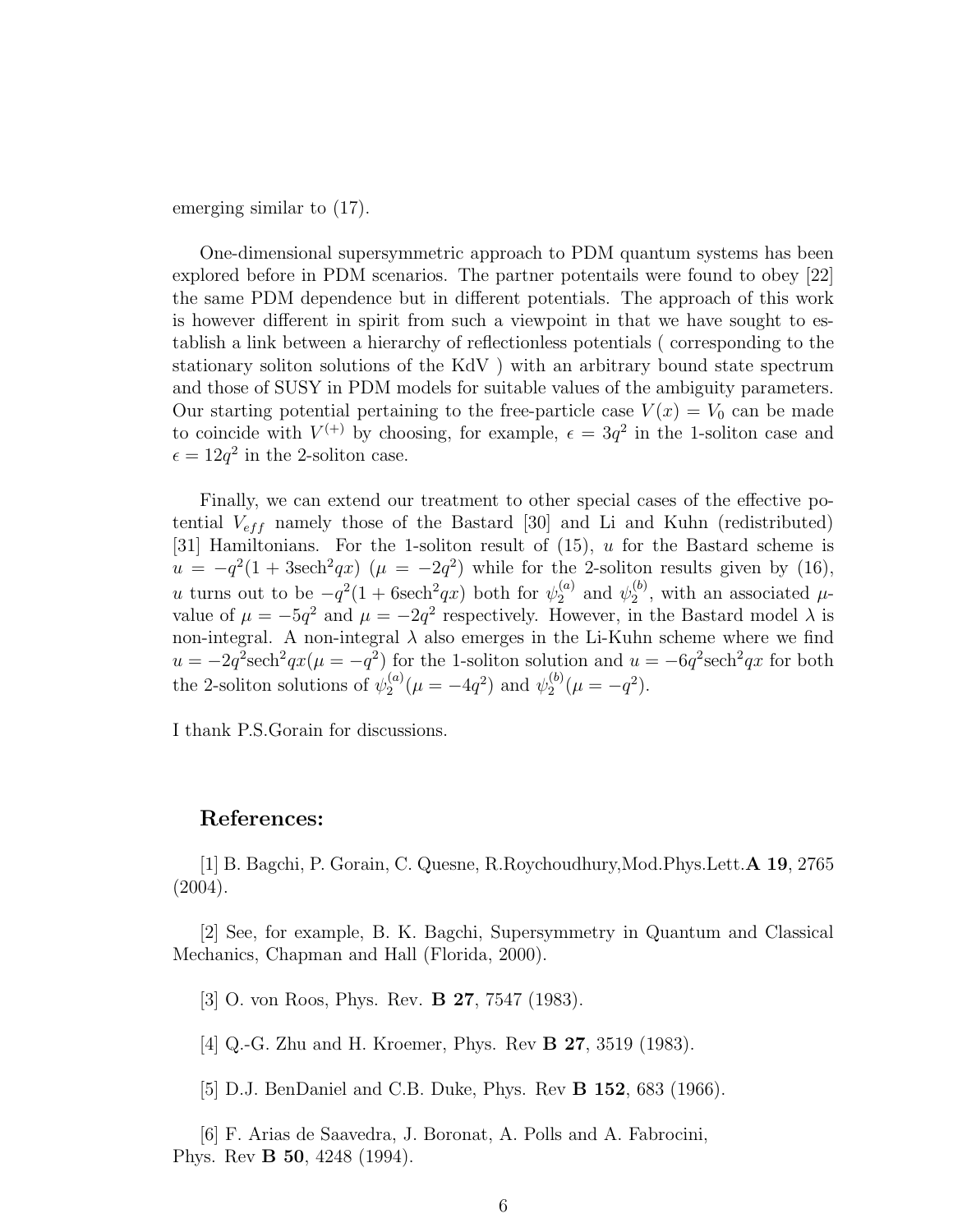- [7] A. Puente, Ll. Serra and M .Casas, Z. Phys. D 31, 283 (1994).
- [8] J.-M.Lévy-Lebond, Phys. Rev **A 52**, 1845 (1995).

[9] K.C. Yung and J.H. Yee, Phys. Rev. A 50, 104 (1994).

[10] L. Chetouani, L. Dekar and T.F. Hammann, Phys. Rev. A 52, 82 (1995).

[11] L. Dekar, L. Chetouani and T.F. Hammann, J. Math. Phys. 39, 2551 (1998).

[12] L. Dekar, L. Chetouani and T.F. Hammann, Phys. Rev. A 59, 107 (1999).

[13] A.R. Plastino, A. Puente, M. Casas, F. Garcias and A. Plastino, Rev. Mex. Fis. 46 78 (2000).

[14] R. Koç, M. Koca and E. Körcük, J. Phys. **A 35**, L527 (2002).

[15] B. Gönül, O. Özer, B. Gönül and F. Üzgün, Mod. Phys. Lett  $\bf{A}$  17, 2453 (2002).

[16] A.D. Alhaidari, Phys. Rev. A 66, 042116 (2002).

[17] A. de Souza Dutra and C.A.S. Almeida, Phys. Lett. A 275, 25 (2000).

[18] O.Mustafa and S.H.Mazharimousavi J.Phys.A39, 10537 (2006).

[19] J. Yu, S.-H. Dong and G.-H. Sun, Phys. Lett. A 322, 290 (2004).

[20] B. Roy and P.Roy, J. Phys. A35, 3961 (2002).

[21] V. Milanović and Z. Ikonić, J. Phys.  $\mathbf{A32}$ , 7001 (1999).

[22] A.R. Plastino, A. Rigo, M. Casas, F. Garcias and A. Plastino, Phys. Rev. A 60 4318 (1998).

[23] B. Gönül, B. Gönül, D. Tuctu. and O. Ozer, Mod. Phys. Lett  $A$  17, 2057 (2002).

[24] S Cruz y Czuz , J Negro , L M Nieto , Phys Lett A 369, 400 (2007).

[25] J J Pena et al, Int. J. Quant. Chem 107, 3039 (2007).